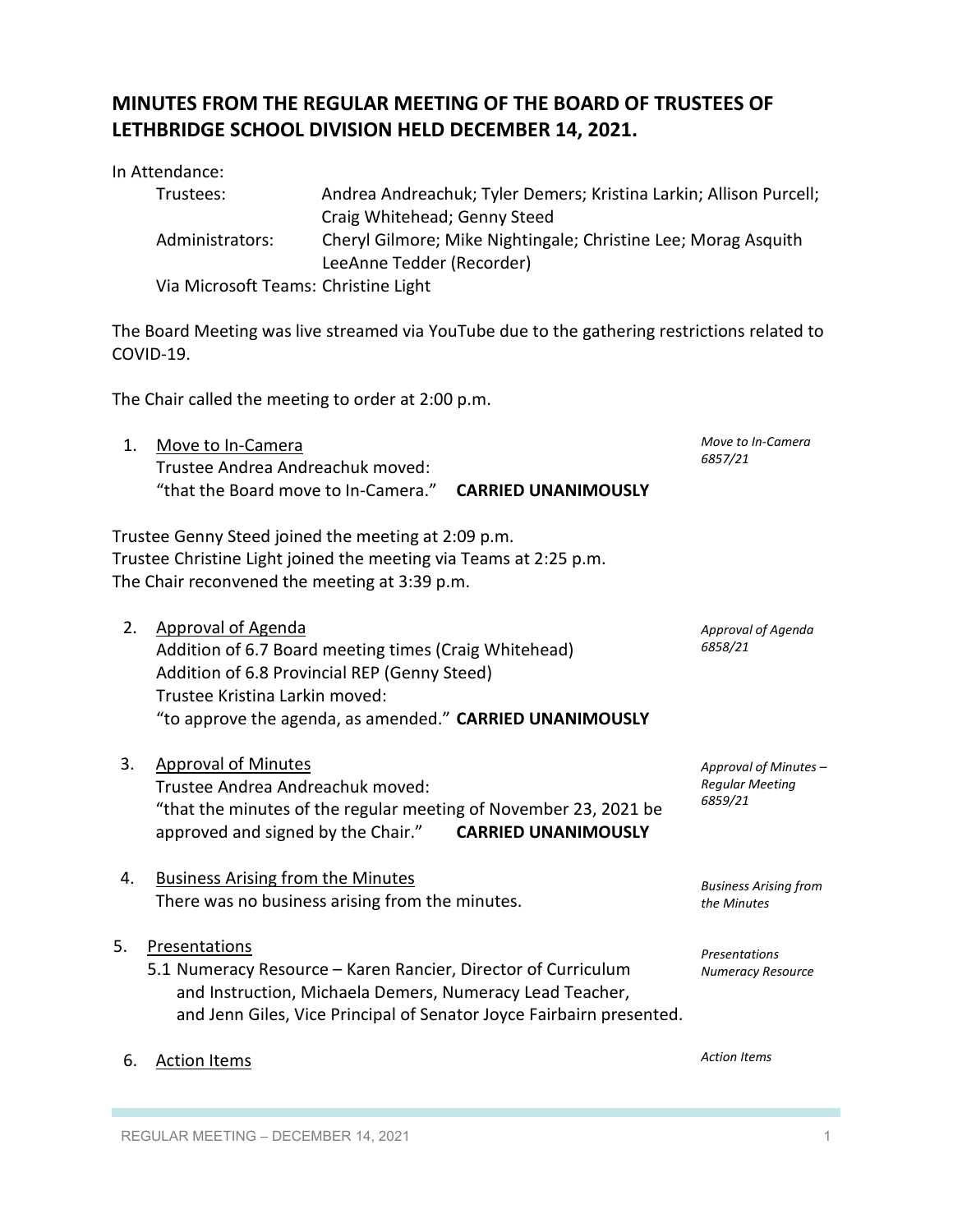| 6.1 | <b>Authorization of Locally Developed Courses</b><br>Authorization of date extensions for locally developed courses.                                                                                                                                                                 | Locally Developed<br>Courses                                                        |
|-----|--------------------------------------------------------------------------------------------------------------------------------------------------------------------------------------------------------------------------------------------------------------------------------------|-------------------------------------------------------------------------------------|
|     | Trustee Tyler Demers moved:<br>"that the Board approve the continued use of LDC3232 Biology<br>(IB) 35-3 for 3 credits from The Edmonton School Division from<br>August 31, 2022 to August 31, 2024 to provide continuance of<br>program offerings to students." CARRIED UNANIMOUSLY | LDC3232 Biology IB<br>$35 - 3$<br>6860/21                                           |
|     | Trustee Andrea Andreachuk moved:<br>"that the Board approve the continued use of LDC2241<br>Chemistry (IB) 25-3 for 3 credits from August 31, 2022 to<br>August 31, 2023 to provide continuance of program offerings<br>to students."<br><b>CARRIED UNANIMOUSLY</b>                  | LDC2241 Chemistry IB<br>$25 - 3$<br>6861/21                                         |
|     | Trustee Craig Whitehead moved:<br>"that the Board approve the continued use of LDC2241<br>Chemistry (IB) 25-5 for 5 credits from August 31, 2022 to<br>August 31, 2023 to provide continuance of program offerings<br>to students."<br><b>CARRIED UNANIMOUSLY</b>                    | LDC2241 Chemistry IB<br>$25 - 5$<br>6862/21                                         |
| 6.2 | <b>Policy Review</b><br>Policies were reviewed by the Board.                                                                                                                                                                                                                         | <b>Policy Review</b>                                                                |
|     | Trustee Craig Whitehead moved:<br>"to adopt Policy 204.12 Board Meeting Minutes, as amended."<br><b>CARRIED UNANIMOUSLY</b>                                                                                                                                                          | Policy 204.12 Board<br><b>Meeting Minutes</b><br>6863/21                            |
|     | Trustee Craig Whitehead moved:<br>"to accept Policy 401.4 Employee Absences Requiring<br>Substitutes, as amended."<br><b>CARRIED UNANIMOUSLY</b>                                                                                                                                     | Policy 401.4 Employee<br><b>Absences Requiring</b><br><b>Substitutes</b><br>6864/21 |
|     | Trustee Craig Whitehead moved:<br>"to adopt Policy 405.5 Practicum Students, as amended."<br><b>CARRIED UNANIMOUSLY</b>                                                                                                                                                              | Policy 405.5 Practicum<br><b>Students</b><br>6865/21                                |
|     | Trustee Craig Whitehead moved:<br>"to accept Policy 405.6 Employee Recognition and<br>Appreciation, as amended."<br><b>CARRIED UNANIMOUSLY</b>                                                                                                                                       | Policy 405.6 Employee<br>Recognition and<br>Appreciation<br>6866/21                 |
|     | Trustee Craig Whitehead moved:<br>"to approve Policy 806.1 Enterprise Risk Management, as<br>presented for first reading."<br><b>CARRIED UNANIMOUSLY</b>                                                                                                                             | Policy 806.1 Enterprise<br><b>Risk Management</b><br>6867/21                        |

П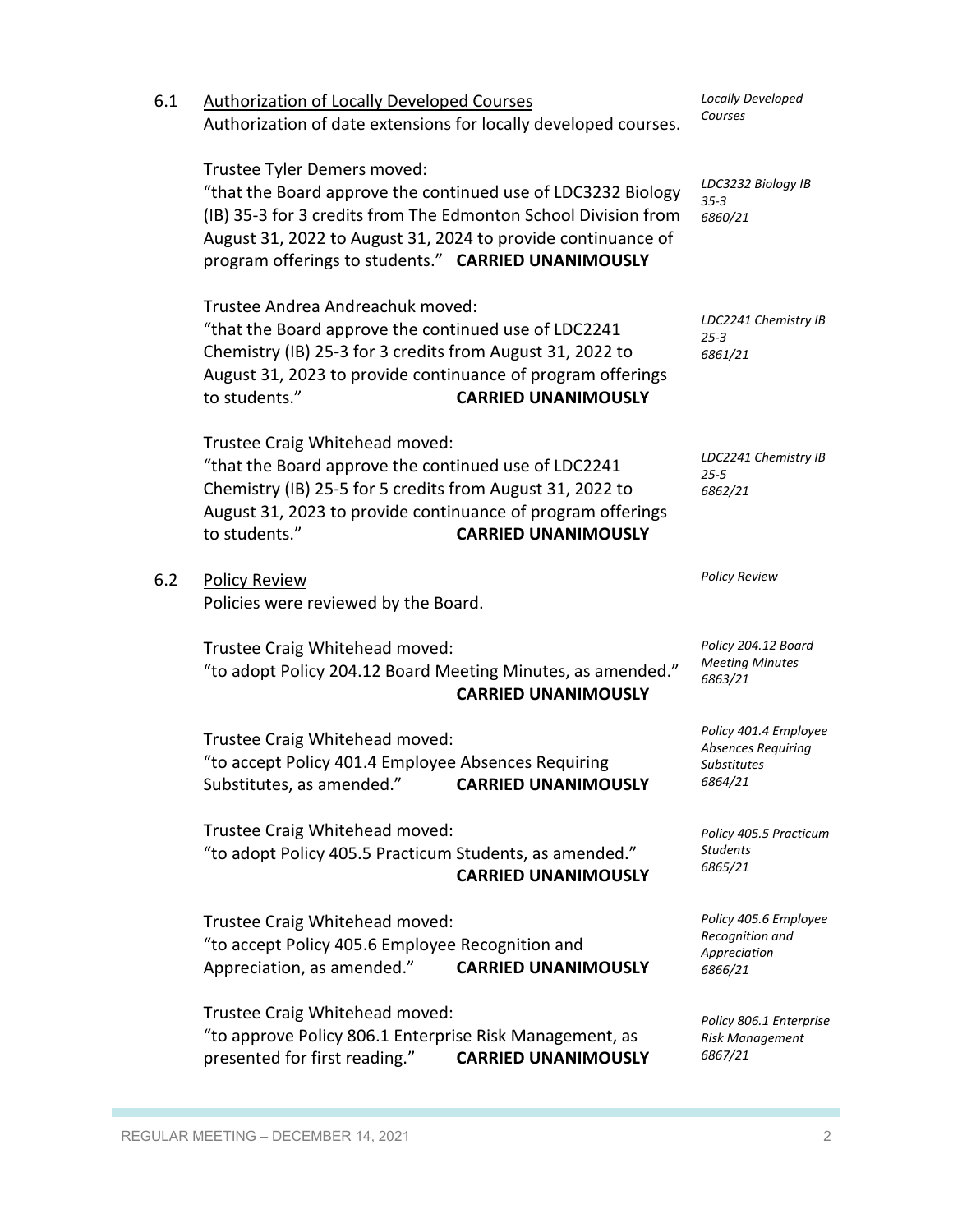6.3 School Year Calendar for 2022-2023 The Board reviewed the draft school year calendar for 2022- 2023.

Trustee Kristina Larkin moved: "to approve the 2022-2023 School Year Calendar, as presented." **CARRIED UNANIMOUSLY**

#### 6.4 Multi-Faith Calendar

The Board reviewed a multi-faith calendar for the 2022-23 school year.

Trustee Kristina Larkin moved:

"that the Lethbridge School Division use the multi-faith calendar generated by Edmonton Public School Division as a model for developing a multi-faith calendar for 2022-23 that will be:

- made available to students and families on the division website;
- provided to schools to reference when planning events such as exams, project deadlines or parent events to avoid holy days;
- accompanied with information on best practices for supporting students who are absent from school for religious reasons in accordance with the Education Act  $7(4)$ ;
- and, updated annually. " **CARRIED UNANIMOUSLY**

## 6.5 Legion Request

The Lethbridge Legion made a request for support of a banner program to recognize veterans.

Trustee Andrea Andreachuk moved:

"that the Board approve a letter of support for the Lethbridge Legion Banner Project to the City of Lethbridge Mayor and Council." **CARRIED UNANIMOUSLY**

6.6 Committee Terms of Reference Committee Terms of Reference were reviewed by the Board.

Trustee Andrea Andreachuk moved:

"that the Board approve the Board Audit Committee Terms of Reference, as amended." **CARRIED UNANIMOUSLY**

*Board Audit Committee Terms of Reference 6871/21*

*Multi-faith calendar 6869/21*

*2022-2023 School Year* 

*Calendar 6868/21*

*Legion Letter of Support 6870/21*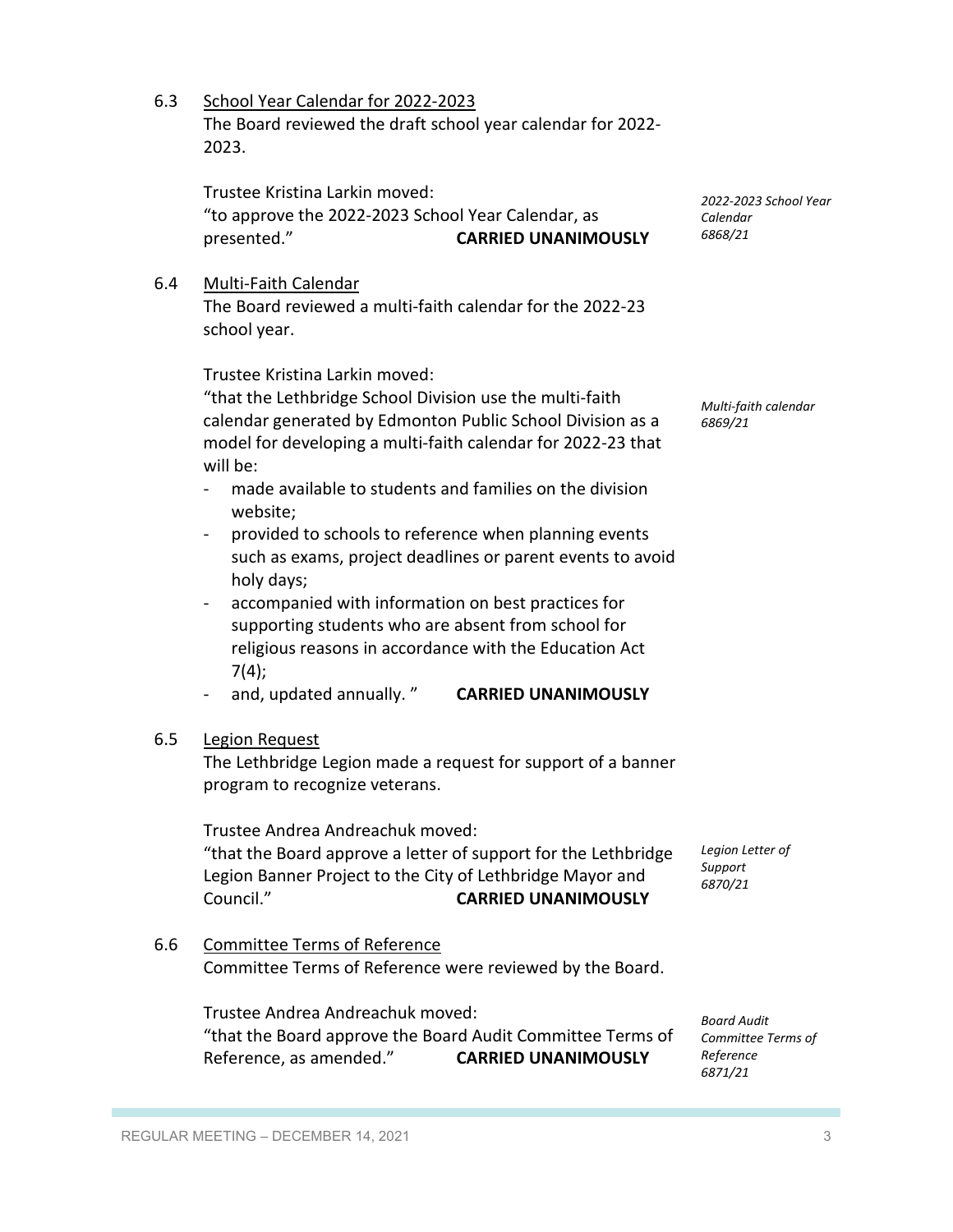Trustee Genny Steed moved: "that the Board approve the Division Wellness Committee Terms of Reference, as amended." **CARRIED UNANIMOUSLY**

Trustee Craig Whitehead moved: "that the Board adopt the Policy Advisory Committee Terms of Reference, as amended." **CARRIED UNANIMOUSLY**

Trustee Kristina Larkin moved: "that the Board approve the Poverty Intervention Committee Terms of Reference, as amended." **CARRIED UNANIMOUSLY**

6.7 Board Meeting Times

Trustee Craig Whitehead moved: "that the Board adopt different meeting times for the Board meetings, and it be in place by January 2022 and that the Board will determine the times." **RESCINDED** Trustees shared their perspectives on board meeting times and members of the public attending board meetings.

Trustee Craig Whitehead moved: "that the Board develop an ad hoc committee of the Board to look at meeting times and report back to the Board."

**CARRIED UNANIMOUSLY**

Three trustees and a designate from Executive Council (Craig Whitehead, Kristina Larkin, and Andrea Andreachuk) on the committee.

## **Public Forum**

Alix Hirshe made a presentation regarding the Dec. 10 Chief Medical Officer of Health order, which classified spectators for school extracurricular activities as in scope for the Alberta government's Restriction Exemption Program. Hirshe added it is difficult for families to choose which two spectators can attend their children's events. She added it seems reasonable for the Division to adapt its REP to have spectators use a QR code to enter events in greater numbers. Hirshe said school facilities are designed to accommodate large crowds and each student should be allowed to experience a normal school experience. She added an entire household and extended family should be allowed to attend events to support all family members.

David Lowry asked for a revision of Lethbridge School Division's REP is terms of spectators at extra-curricular events and performances. He

*Division Wellness Committee Terms of Reference 6872/21*

*Policy Advisory Committee Terms of Reference 6873/21*

*Poverty Intervention Committee Terms of Reference 6874/21*

*Board meeting times 6875/21*

*Public Forum*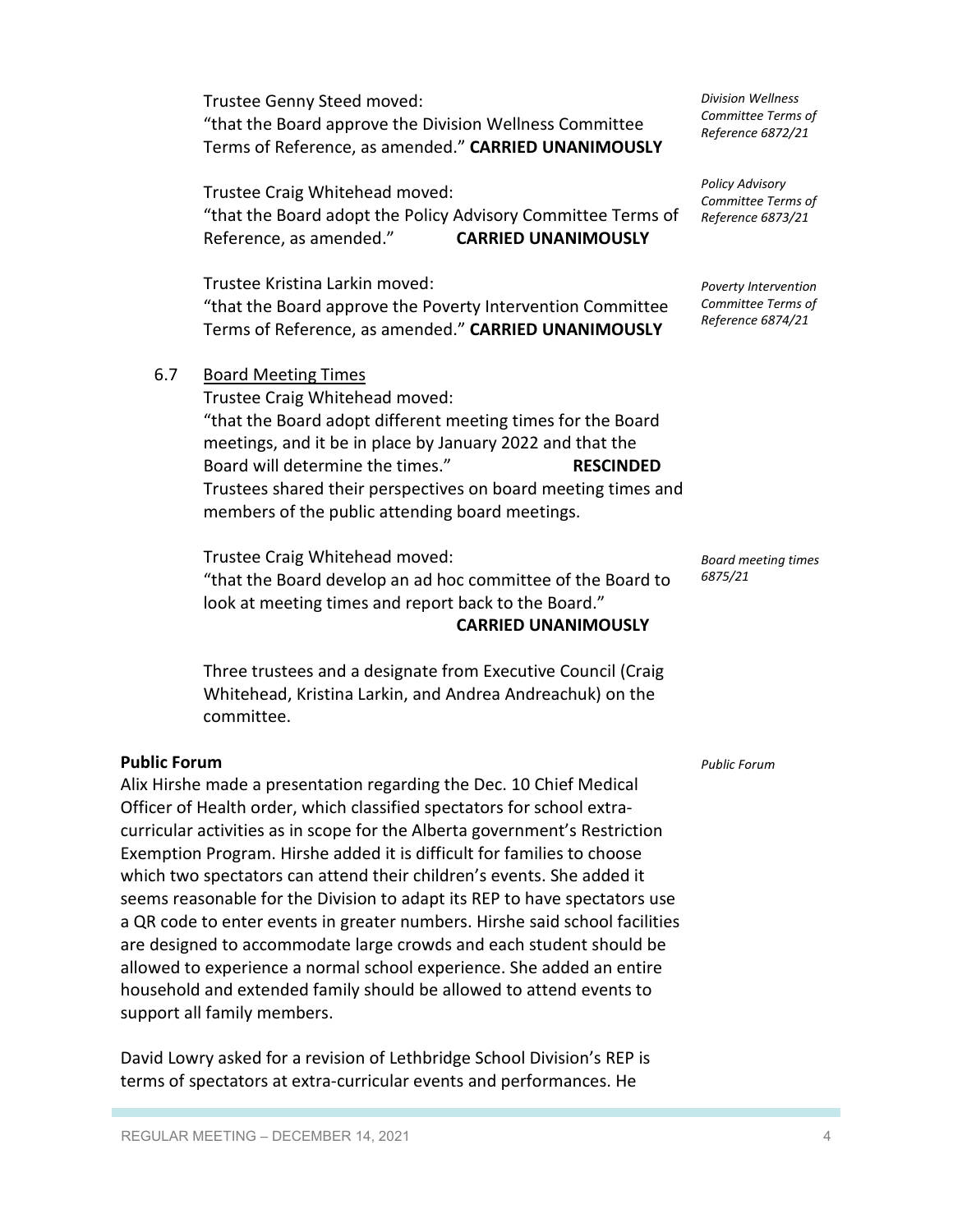added now that spectators for school events are recognized as in scope, the Division needs to make a change to follow the guidance laid out by the Chief Medical Officer of Health and the Government of Alberta. Lowry said the one-third capacity restriction should no longer be applicable. He requested the Division fully allow the REP to be implemented, remove capacity restrictions, and allow for more spectators to attend, as long as they are compliant with the program.

The Public Forum portion of the meeting begins at the 1:21:07 mark of the Board Meeting livestream, which can be found here: PUBLIC FORUM

|    | 6.8     | <b>Provincial Restriction Exemption Program (REP)</b>                                                            |                            |
|----|---------|------------------------------------------------------------------------------------------------------------------|----------------------------|
|    |         | Trustee Genny Steed made the following recommendation:                                                           | <b>Provincial REP</b>      |
|    |         | That our Superintendent provide clarifying communication                                                         |                            |
|    |         | expressing gratitude for volunteers and facilitators of extra-                                                   |                            |
|    |         | curricular activities and that our Superintendent indicate to                                                    |                            |
|    |         | administrators that the Division recognizes the uniqueness of                                                    |                            |
|    |         | individual schools and supports strategies developed within                                                      |                            |
|    |         | schools including the full implementation of REP as outlined by                                                  |                            |
|    |         | the Alberta government or to implement additional                                                                |                            |
|    |         | restrictions, as deemed appropriate.                                                                             |                            |
|    |         | Trustees shared their perspectives.                                                                              |                            |
|    |         | The Board was not in consensus on the recommendation.                                                            |                            |
|    |         | Trustee Kristina Larkin moved:                                                                                   |                            |
|    |         | "to extend the meeting."<br><b>CARRIED</b>                                                                       | Meeting extension          |
|    |         | In Favour: Christine Light, Andrea Andreachuk, Craig Whitehead,<br>Kristina Larkin, Allison Purcell, Genny Craig | 6876/21                    |
|    |         | <b>Opposed: Tyler Demers</b>                                                                                     |                            |
| 7. |         | <b>Division Highlights</b>                                                                                       |                            |
|    |         | Andrea Andreachuk went to the Blood Reserve with John Chief Calf,                                                | <b>Division Highlights</b> |
|    |         | school visits, delivered Macs & Custard cookies, and Muana.                                                      |                            |
|    | visits. | Craig Whitehead delivered cookies to schools, Muana, and school                                                  |                            |
|    |         | Genny Steed received gratitude emails from staff for the cookies.                                                |                            |
|    |         | Christine Light attended the Meeting of Empathy with WCHS staff.                                                 |                            |
|    |         | Kristina Larkin offered a shout out to families and staff in December                                            |                            |
|    |         | which is a challenging time for many.                                                                            |                            |
|    |         | Allison Purcell delivered cookies and school visits.                                                             |                            |
|    |         |                                                                                                                  |                            |

#### 8. Information Items

*Information Items*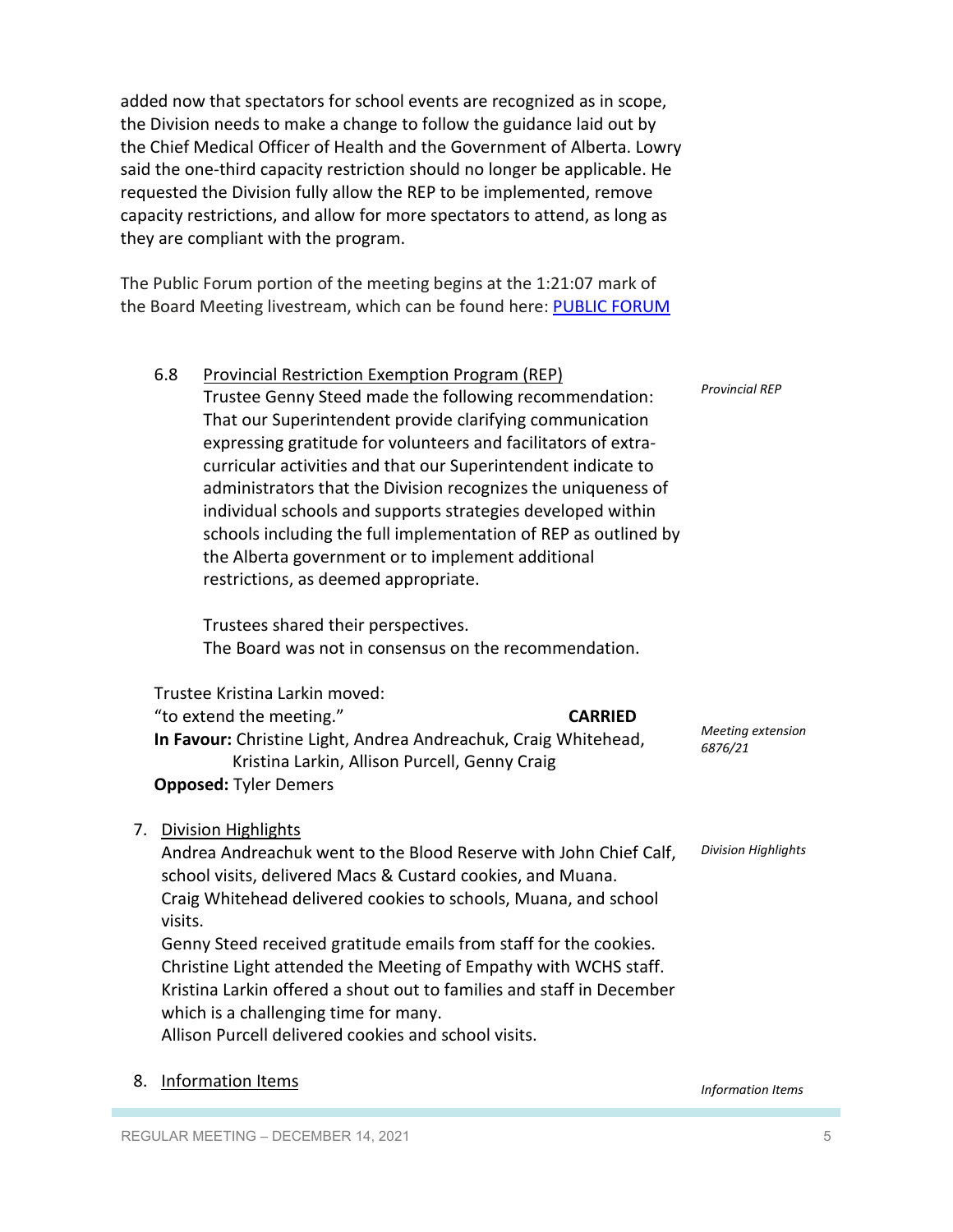| 8.1 |       | <b>Board Chair Report</b>                                                                                |                                          |
|-----|-------|----------------------------------------------------------------------------------------------------------|------------------------------------------|
|     |       | 8.1.1 Shaping the Future Conference<br>Hope, Resiliency and Recovery in Education Systems led            | <b>Shaping the Future</b><br>Conference  |
|     |       | by Dr. Phil McRae held Thursday, January 27, 2022.                                                       |                                          |
|     |       | 8.1.2 Community Conversations<br>Trustee Allison Purcell moved:                                          | Community<br>Conversations               |
|     |       | "that the Board host Community Conversations with                                                        | 6877/21                                  |
|     |       | the public up to once a month during the school<br>calendar year."<br><b>CARRIED UNANIMOUSLY</b>         |                                          |
|     |       | 8.1.3 ASBA Report                                                                                        | <b>ASBA Report</b>                       |
|     |       | Allison Purcell provided an update from ASBA.                                                            |                                          |
| 8.2 |       | <b>Associate Superintendent Reports</b><br>8.2.1 Business and Operations                                 | Associate<br>Superintendent              |
|     |       | Associate Superintendent Christine Lee provided a                                                        | Reports                                  |
|     |       | written Business and Operations report.                                                                  | <b>Business and</b><br><b>Operations</b> |
|     |       | 8.2.2 Instructional Services                                                                             | <b>Instructional Services</b>            |
|     |       | Associate Superintendent Morag Asquith provided a<br>written Instructional Services report.              |                                          |
|     |       | 8.2.3 Human Resources                                                                                    | Human Resources                          |
|     |       | Associate Superintendent Mike Nightingale provided a<br>written Human Resources report.                  |                                          |
|     |       | Trustee Genny Steed left the meeting at 6:36 p.m.                                                        |                                          |
| 8.3 |       | <b>Superintendent Reports</b>                                                                            | Superintendent Report                    |
|     |       | 8.3.1 Board Priorities Report<br>Board Priorities were included in the agenda.                           | <b>Board Priorities</b>                  |
|     |       |                                                                                                          |                                          |
|     |       | 8.3.2 Donations and Support                                                                              | <b>Donations and Support</b>             |
|     |       | Community Foundation of Lethbridge contest winner<br>was a Grade 3 class at École Agnes Davidson School. |                                          |
|     | 8.3.3 | Acknowledgements of Excellence / School Showcase                                                         | Acknowledgements of<br>Excellence        |
|     |       | Dr. Robert Plaxton, Senator Buchanan and Senator<br>Joyce Fairbairn were showcased.                      |                                          |
|     | 8.3.4 | <b>Town Hall</b>                                                                                         | <b>Town Hall</b>                         |
|     |       | Trustees shared ideas for a question/topic for a Town                                                    |                                          |
|     |       | Hall question or topic (barriers, mental health/wellness,                                                |                                          |

T.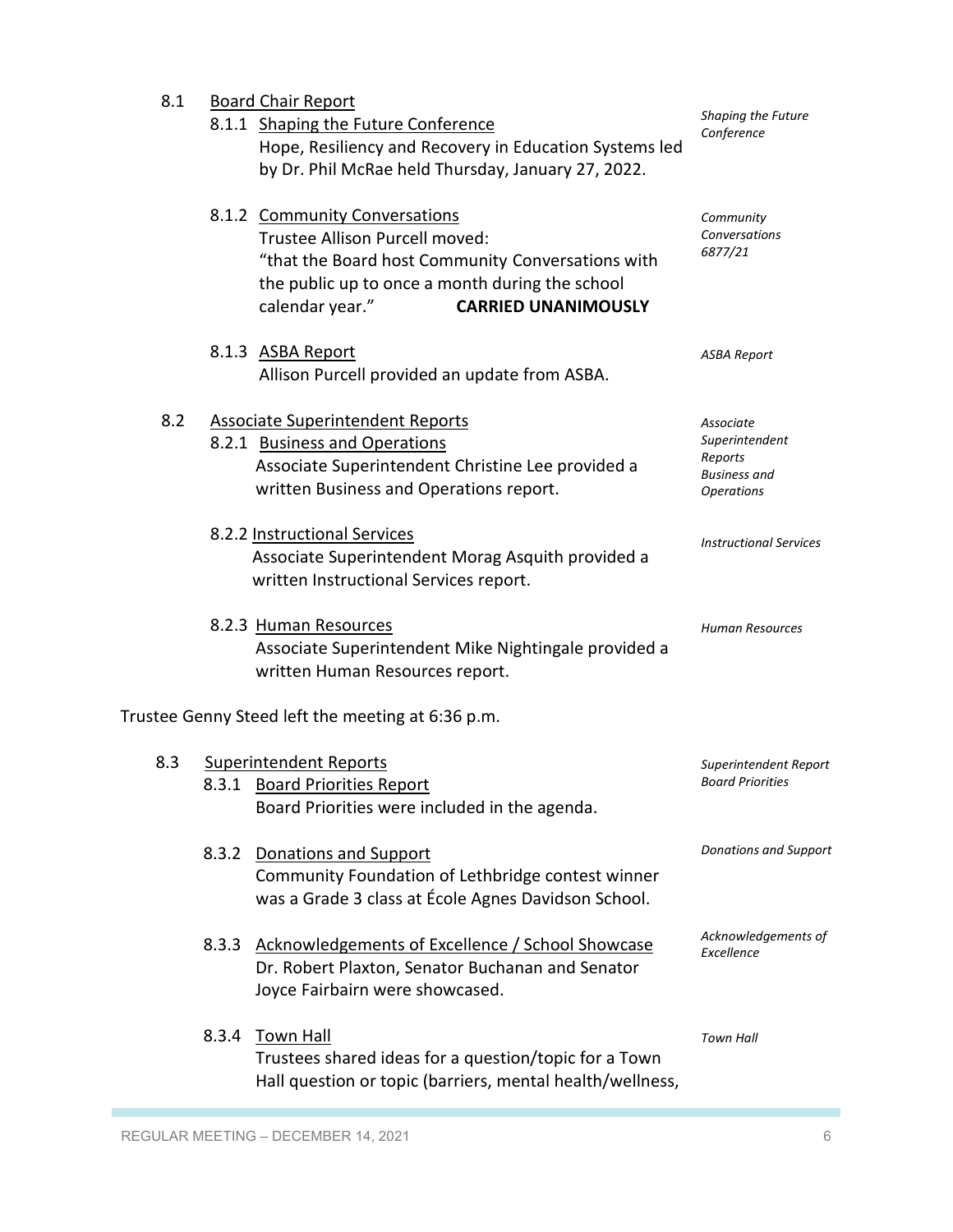bridging the gap of student learning, inclusion, parent engagement, cultural awareness). Superintendent Cheryl Gilmore will meet with Christine Light and Kristina Larkin to script a question for Town Hall from the ideas shared. 8.3.5 COVID Highlights Communications Officer, Garrett Simmons will provide information for the website. 8.3.6 Calendar of Events Calendar of events were included in the agenda. Additions: January 19, 2022 Zone 6 ASBA meeting at 10:30 a.m. Provincial ATA virtual summit on January 13, 2022. 9. Reports 9.1 ASCA Engagement Opportunity – November 27, 2021 Trustee Allison Purcell provided a written report from the ASCA Engagement Opportunity meeting held November 27, 2021. 9.2 Community Engagement Committee – December 2, 2021 Trustee Genny Steed provided a written report from the Community Engagement Committee meeting held December 2, 2021. 9.3 Facilities Committee – December 6, 2021 Trustee Tyler Demers provided a written report from the Facilities Committee meeting held December 6, 2021. 9.4 Division School Council – December 6, 2021 Trustee Christine Light provided a written report from the Division School Council meeting held December 6, 2021. 9.5 Poverty Intervention Committee – December 7, 2021 Trustee Kristina Larkin provided an oral report from the Poverty Intervention Committee meeting held December 7, 2021. Highlights were shared with Trustees via email. Associate Superintendent Morag Asquith joined the meeting at 7:07 p.m. 9.6 Policy Advisory Committee – December 8, 2021 Trustee Craig Whitehead provided a written report from the *COVID Highlights Calendar of Events Reports ASCA Engagement Opportunity Community Engagement Committee Facilities Committee Division School Council Poverty Intervention Committee Policy Advisory* 

REGULAR MEETING – DECEMBER 14, 2021 **7** and 2011 11 and 2012 12 and 2012 12 and 2012 12 and 2012 12 and 2012 12 and 2012 12 and 2012 12 and 2012 12 and 2012 12 and 2012 12 and 2012 12 and 2012 12 and 2012 12 and 2012 12 an

*Committee*